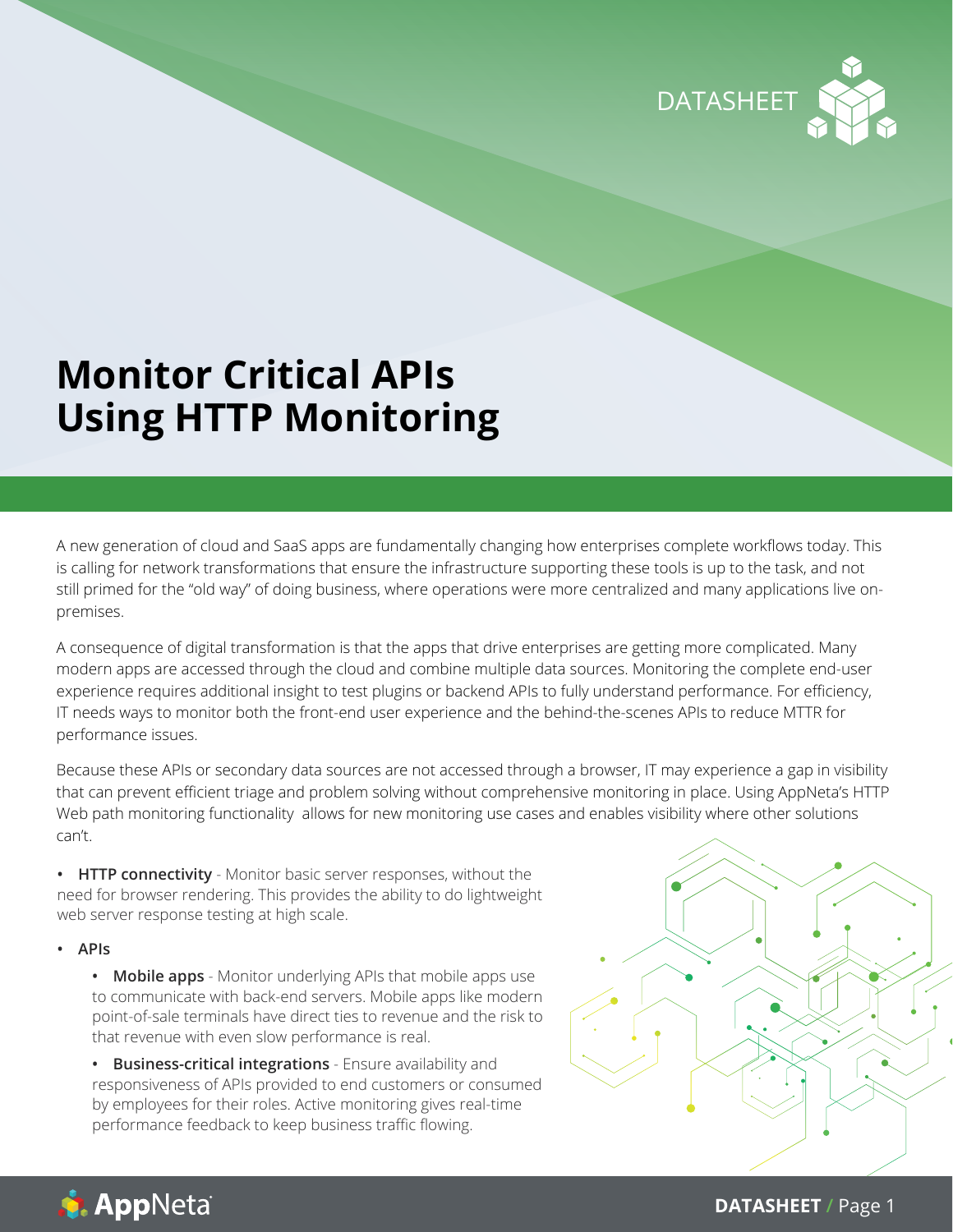#### HTTP Response Time  $\blacktriangledown$



## **HTTP Web Paths**

For enterprises who rely on 3rd party SaaS apps and APIs to drive productivity, AppNeta provides robust, active monitoring capabilities that range from simple HTTP requests to multi-step synthetic scripting. This is critical visibility for the apps that drive business, but no longer live on internal networks.

Typically a web synthetic approach to monitoring is suitable for fully-featured web apps, but for APIs, a different approach is needed. AppNeta's lightweight approach to API monitoring enables customers to monitor the availability and response of HTTP servers using direct HTTP requests (e.g. GET, POST). This expands AppNeta coverage to underlying APIs for mobile apps, business-critical integrations, and HTTP server availability checks.

This functionality is a component of AppNeta's active synthetics in Experience that provides monitoring capabilities for a wide variety of business-critical apps and functions, regardless of whether they have a web app front-end. HTTP Web Path monitoring is available in Experience alongside Selenium scripting (Browser Web Paths).

Gaining comprehensive visibility into all the apps leveraging your network capacity has never been more critical as IT teams navigate complicated network transformations. To better understand how to put AppNeta's HTTP Web Path monitoring to work for you, schedule a demo with a member of our team today.